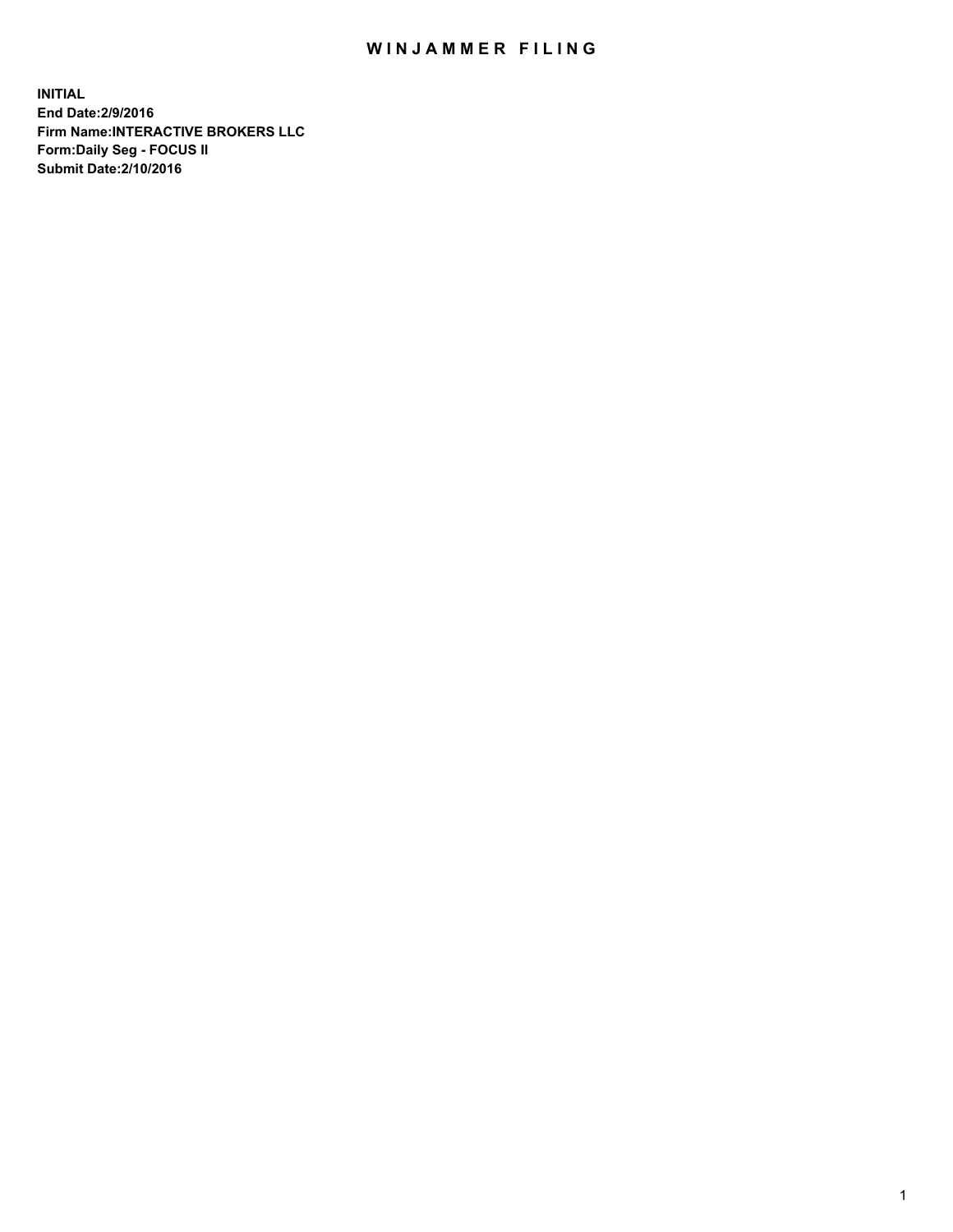## **INITIAL End Date:2/9/2016 Firm Name:INTERACTIVE BROKERS LLC Form:Daily Seg - FOCUS II Submit Date:2/10/2016 Daily Segregation - Cover Page**

| Name of Company<br><b>Contact Name</b><br><b>Contact Phone Number</b><br><b>Contact Email Address</b>                                                                                                                                                                                                                         | <b>INTERACTIVE BROKERS LLC</b><br><b>Alex Parker</b><br>203-618-7738<br>aparker@interactivebrokers.com |
|-------------------------------------------------------------------------------------------------------------------------------------------------------------------------------------------------------------------------------------------------------------------------------------------------------------------------------|--------------------------------------------------------------------------------------------------------|
| FCM's Customer Segregated Funds Residual Interest Target (choose one):<br>a. Minimum dollar amount: ; or<br>b. Minimum percentage of customer segregated funds required:% ; or<br>c. Dollar amount range between: and; or<br>d. Percentage range of customer segregated funds required between:% and%.                        | <u>0</u><br>155,000,000 245,000,000<br>0 <sub>0</sub>                                                  |
| FCM's Customer Secured Amount Funds Residual Interest Target (choose one):<br>a. Minimum dollar amount: ; or<br>b. Minimum percentage of customer secured funds required:%; or<br>c. Dollar amount range between: and; or<br>d. Percentage range of customer secured funds required between: % and %.                         | <u>0</u><br>80,000,000 120,000,000<br><u>00</u>                                                        |
| FCM's Cleared Swaps Customer Collateral Residual Interest Target (choose one):<br>a. Minimum dollar amount: ; or<br>b. Minimum percentage of cleared swaps customer collateral required:%; or<br>c. Dollar amount range between: and; or<br>d. Percentage range of cleared swaps customer collateral required between:% and%. | <u>0</u><br>0 <sub>0</sub><br>0 <sub>0</sub>                                                           |

Attach supporting documents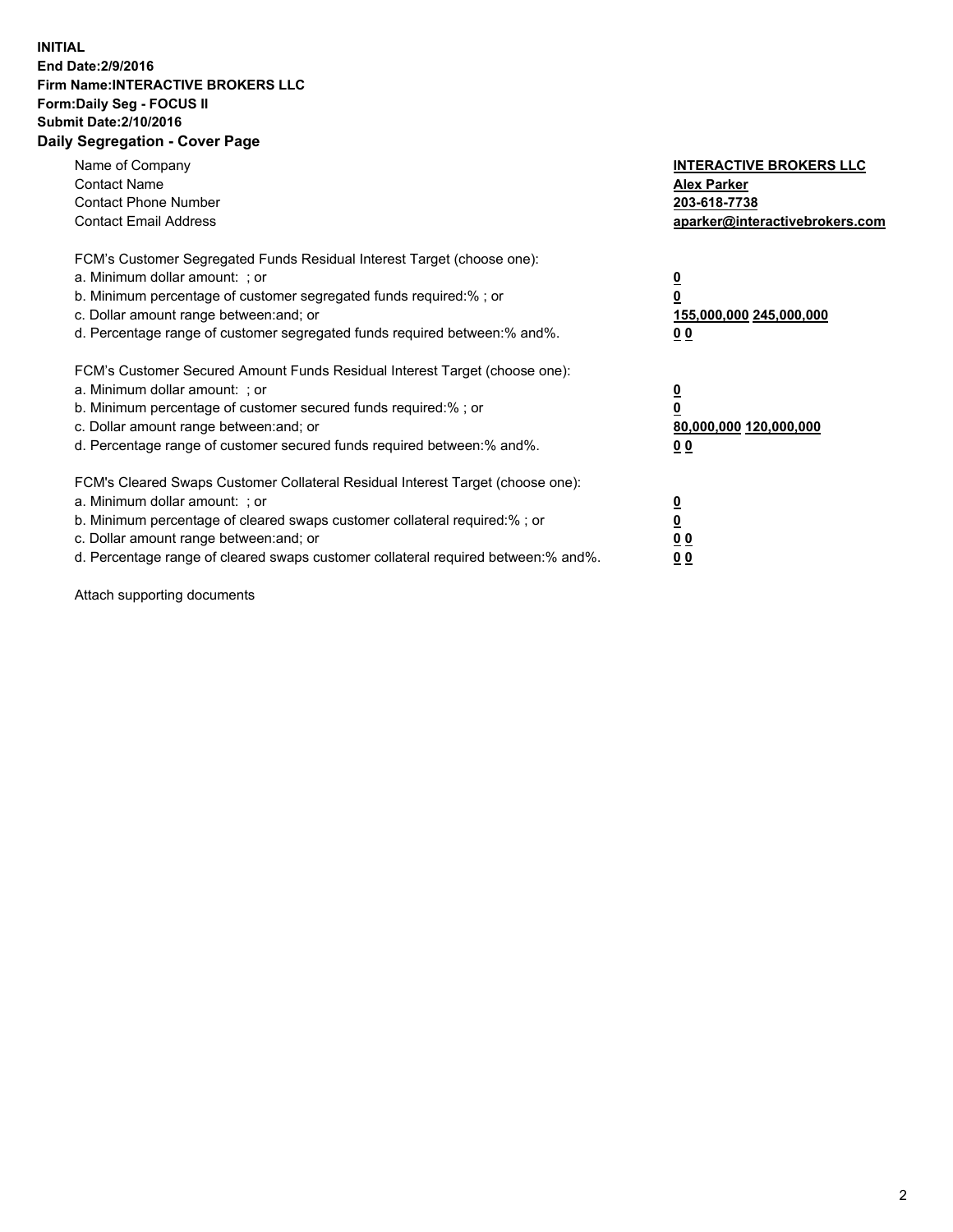## **INITIAL End Date:2/9/2016 Firm Name:INTERACTIVE BROKERS LLC Form:Daily Seg - FOCUS II Submit Date:2/10/2016 Daily Segregation - Secured Amounts**

|     | Foreign Futures and Foreign Options Secured Amounts                                                  |                                   |
|-----|------------------------------------------------------------------------------------------------------|-----------------------------------|
|     | Amount required to be set aside pursuant to law, rule or regulation of a foreign                     | $0$ [7305]                        |
|     | government or a rule of a self-regulatory organization authorized thereunder                         |                                   |
| 1.  | Net ledger balance - Foreign Futures and Foreign Option Trading - All Customers                      |                                   |
|     | A. Cash                                                                                              | 306,979,344 [7315]                |
|     | B. Securities (at market)                                                                            | $0$ [7317]                        |
| 2.  | Net unrealized profit (loss) in open futures contracts traded on a foreign board of trade            | -17,399,606 [7325]                |
| 3.  | Exchange traded options                                                                              |                                   |
|     | a. Market value of open option contracts purchased on a foreign board of trade                       | 150,336 [7335]                    |
|     | b. Market value of open contracts granted (sold) on a foreign board of trade                         | -286,217 [7337]                   |
| 4.  | Net equity (deficit) (add lines 1.2. and 3.)                                                         | 289,443,857 [7345]                |
| 5.  | Account liquidating to a deficit and account with a debit balances - gross amount                    | 536,702 [7351]                    |
|     | Less: amount offset by customer owned securities                                                     | 0 [7352] 536,702 [7354]           |
| 6.  | Amount required to be set aside as the secured amount - Net Liquidating Equity                       | 289,980,559 [7355]                |
|     | Method (add lines 4 and 5)                                                                           |                                   |
| 7.  | Greater of amount required to be set aside pursuant to foreign jurisdiction (above) or line          | 289,980,559 [7360]                |
|     | 6.                                                                                                   |                                   |
|     | FUNDS DEPOSITED IN SEPARATE REGULATION 30.7 ACCOUNTS                                                 |                                   |
| 1.  | Cash in banks                                                                                        |                                   |
|     | A. Banks located in the United States                                                                | 500,149 [7500]                    |
|     | B. Other banks qualified under Regulation 30.7                                                       | 0 [7520] 500,149 [7530]           |
| 2.  | Securities                                                                                           |                                   |
|     | A. In safekeeping with banks located in the United States                                            | 344,931,310 [7540]                |
|     | B. In safekeeping with other banks qualified under Regulation 30.7                                   | 0 [7560] 344,931,310 [7570]       |
| 3.  | Equities with registered futures commission merchants                                                |                                   |
|     | A. Cash                                                                                              | $0$ [7580]                        |
|     | <b>B.</b> Securities                                                                                 | $0$ [7590]                        |
|     | C. Unrealized gain (loss) on open futures contracts                                                  | $0$ [7600]                        |
|     | D. Value of long option contracts                                                                    | $0$ [7610]                        |
|     | E. Value of short option contracts                                                                   | 0 [7615] 0 [7620]                 |
| 4.  | Amounts held by clearing organizations of foreign boards of trade                                    |                                   |
|     | A. Cash<br><b>B.</b> Securities                                                                      | $0$ [7640]                        |
|     |                                                                                                      | $0$ [7650]<br>$0$ [7660]          |
|     | C. Amount due to (from) clearing organization - daily variation<br>D. Value of long option contracts | $0$ [7670]                        |
|     | E. Value of short option contracts                                                                   | 0 [7675] 0 [7680]                 |
| 5.  | Amounts held by members of foreign boards of trade                                                   |                                   |
|     | A. Cash                                                                                              | 84,614,130 [7700]                 |
|     | <b>B.</b> Securities                                                                                 | $0$ [7710]                        |
|     | C. Unrealized gain (loss) on open futures contracts                                                  | -1,503,124 [7720]                 |
|     | D. Value of long option contracts                                                                    | 150,343 [7730]                    |
|     | E. Value of short option contracts                                                                   | -286,230 [7735] 82,975,119 [7740] |
| 6.  | Amounts with other depositories designated by a foreign board of trade                               | $0$ [7760]                        |
| 7.  | Segregated funds on hand                                                                             | $0$ [7765]                        |
| 8.  | Total funds in separate section 30.7 accounts                                                        | 428,406,578 [7770]                |
| 9.  | Excess (deficiency) Set Aside for Secured Amount (subtract line 7 Secured Statement                  | 138,426,019 [7380]                |
|     | Page 1 from Line 8)                                                                                  |                                   |
| 10. | Management Target Amount for Excess funds in separate section 30.7 accounts                          | 80,000,000 [7780]                 |
| 11. | Excess (deficiency) funds in separate 30.7 accounts over (under) Management Target                   | 58,426,019 [7785]                 |
|     |                                                                                                      |                                   |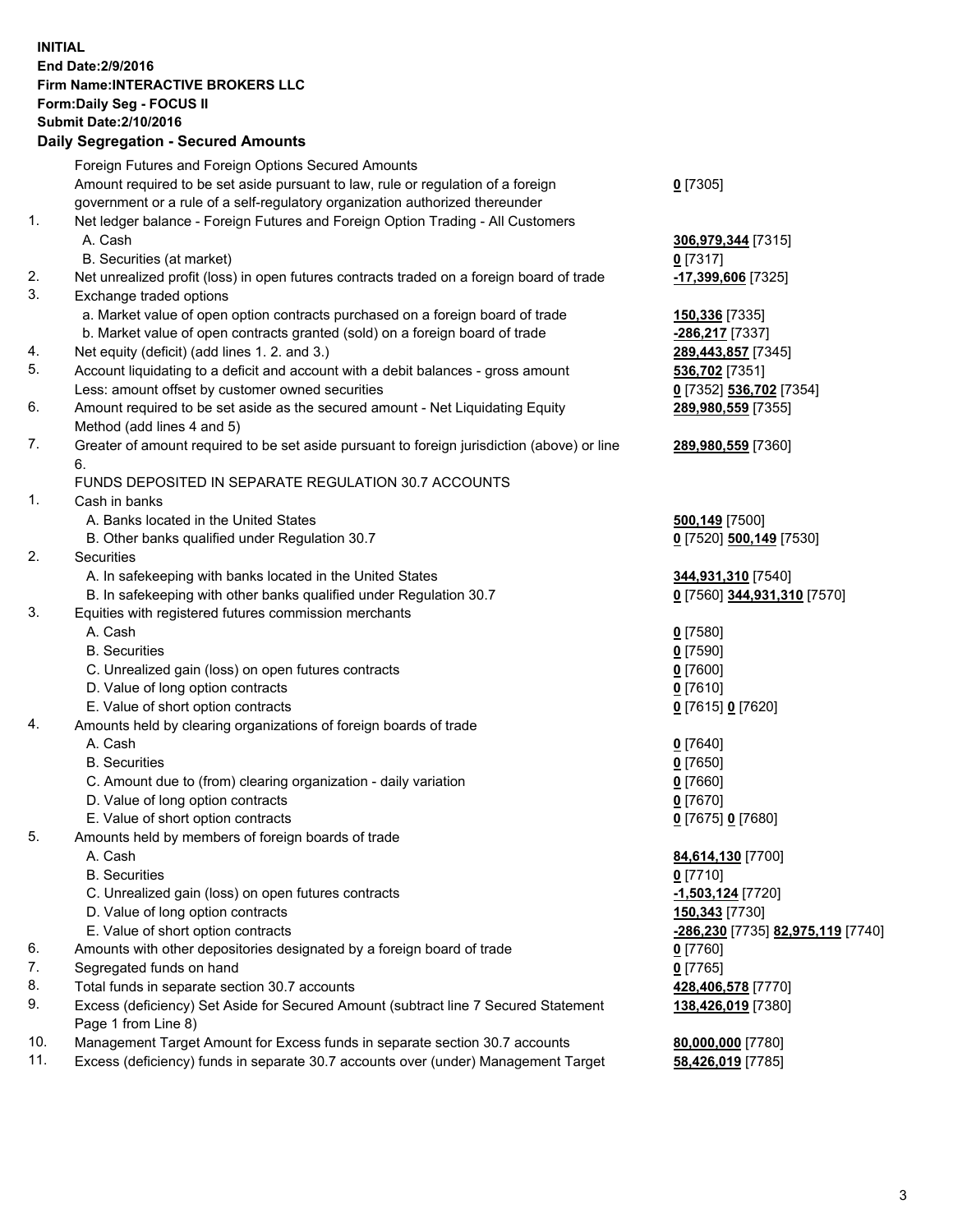**INITIAL End Date:2/9/2016 Firm Name:INTERACTIVE BROKERS LLC Form:Daily Seg - FOCUS II Submit Date:2/10/2016 Daily Segregation - Segregation Statement** SEGREGATION REQUIREMENTS(Section 4d(2) of the CEAct) 1. Net ledger balance A. Cash **2,574,379,467** [7010] B. Securities (at market) **0** [7020] 2. Net unrealized profit (loss) in open futures contracts traded on a contract market **86,560,147** [7030] 3. Exchange traded options A. Add market value of open option contracts purchased on a contract market **154,721,356** [7032] B. Deduct market value of open option contracts granted (sold) on a contract market **-247,508,544** [7033] 4. Net equity (deficit) (add lines 1, 2 and 3) **2,568,152,426** [7040] 5. Accounts liquidating to a deficit and accounts with debit balances - gross amount **116,314** [7045] Less: amount offset by customer securities **0** [7047] **116,314** [7050] 6. Amount required to be segregated (add lines 4 and 5) **2,568,268,740** [7060] FUNDS IN SEGREGATED ACCOUNTS 7. Deposited in segregated funds bank accounts A. Cash **208,489,485** [7070] B. Securities representing investments of customers' funds (at market) **1,542,445,823** [7080] C. Securities held for particular customers or option customers in lieu of cash (at market) **0** [7090] 8. Margins on deposit with derivatives clearing organizations of contract markets A. Cash **52,516,436** [7100] B. Securities representing investments of customers' funds (at market) **1,054,586,460** [7110] C. Securities held for particular customers or option customers in lieu of cash (at market) **0** [7120] 9. Net settlement from (to) derivatives clearing organizations of contract markets **-9,991,800** [7130] 10. Exchange traded options A. Value of open long option contracts **154,691,686** [7132] B. Value of open short option contracts **-247,478,845** [7133] 11. Net equities with other FCMs A. Net liquidating equity **0** [7140] B. Securities representing investments of customers' funds (at market) **0** [7160] C. Securities held for particular customers or option customers in lieu of cash (at market) **0** [7170] 12. Segregated funds on hand **0** [7150] 13. Total amount in segregation (add lines 7 through 12) **2,755,259,245** [7180] 14. Excess (deficiency) funds in segregation (subtract line 6 from line 13) **186,990,505** [7190] 15. Management Target Amount for Excess funds in segregation **155,000,000** [7194]

16. Excess (deficiency) funds in segregation over (under) Management Target Amount Excess

**31,990,505** [7198]